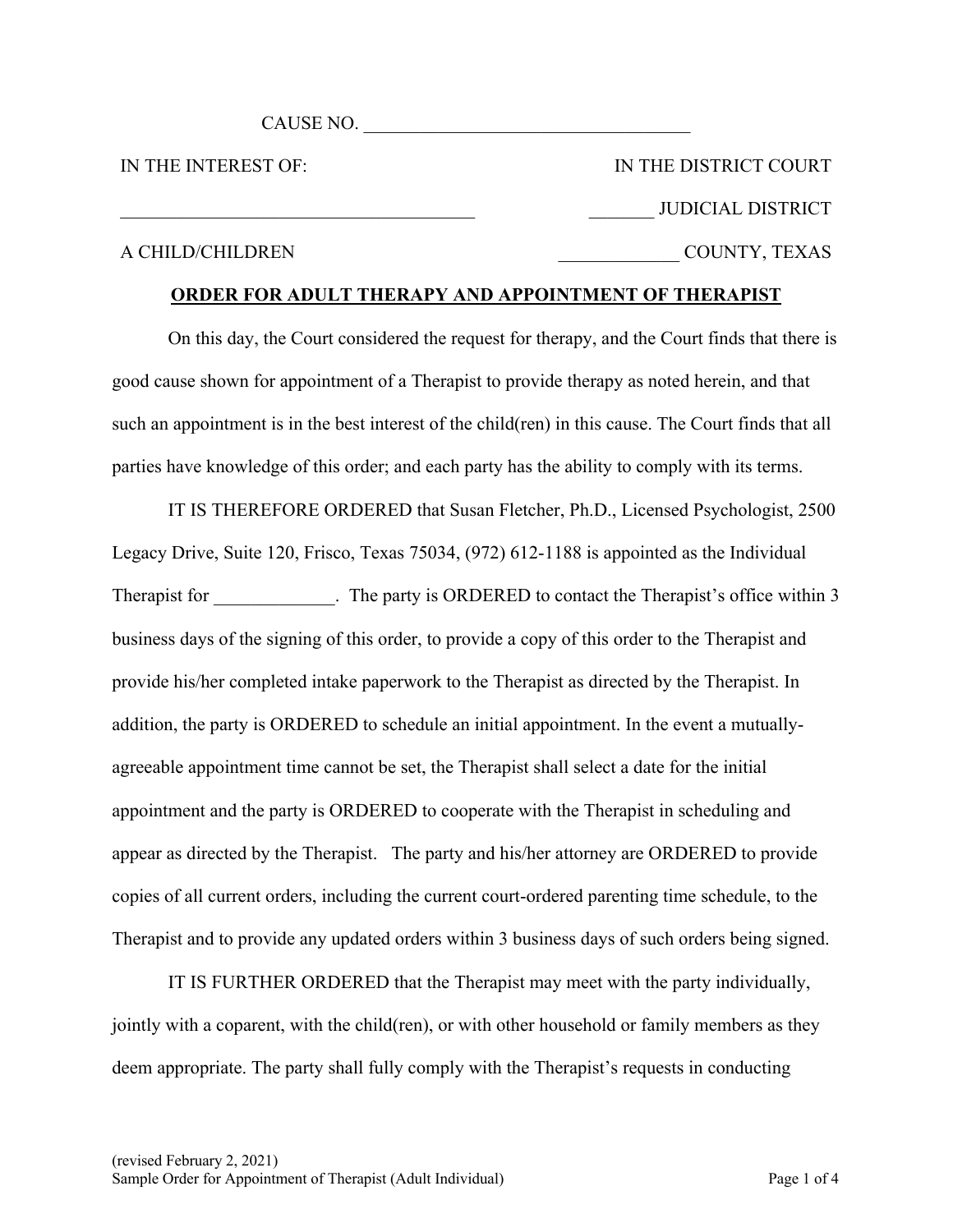therapy. The duration, frequency, location, and persons in attendance for each session with the Therapist shall be left to the discretion of the Therapist, who is specifically authorized to notify the Court if the party is failing to comply with the spirit or letter of this order or other orders of the Court.

### **COMMUNICATION**

IT IS ORDERED that the Therapist may communicate and share information with the parties, the parties' attorneys, or any other professional in connection with this litigation as deemed necessary by the Therapist.

IT IS ORDERED the parties shall execute any HIPAA authorizations as requested by the Therapist to enable the Therapist to receive or provide information about the party or the children in question. The party shall notify the Therapist in writing within 24 hours of any changes in their contact information, legal representation, residency, or occupants of their home.

IT IS ORDERED that the Therapist shall have access to the parties' Our Family Wizard accounts. The parties are ORDERED to complete whatever forms are necessary for the Therapist to have such access.

# **PAYMENT**

IT IS ORDERED that the expense of the counseling services shall be divided between the parties as follows:  $\%$  Petitioner  $\%$  Respondent, with the exception that the Therapist may assess to each party a pro rata share for time expended for reviewing documentation, out-of-session time, and other individual services.

Each party is ORDERED to pay his or her portions of the initial retainer and fees directly to the Therapist within seven days of the Therapist's request for payment, and the party is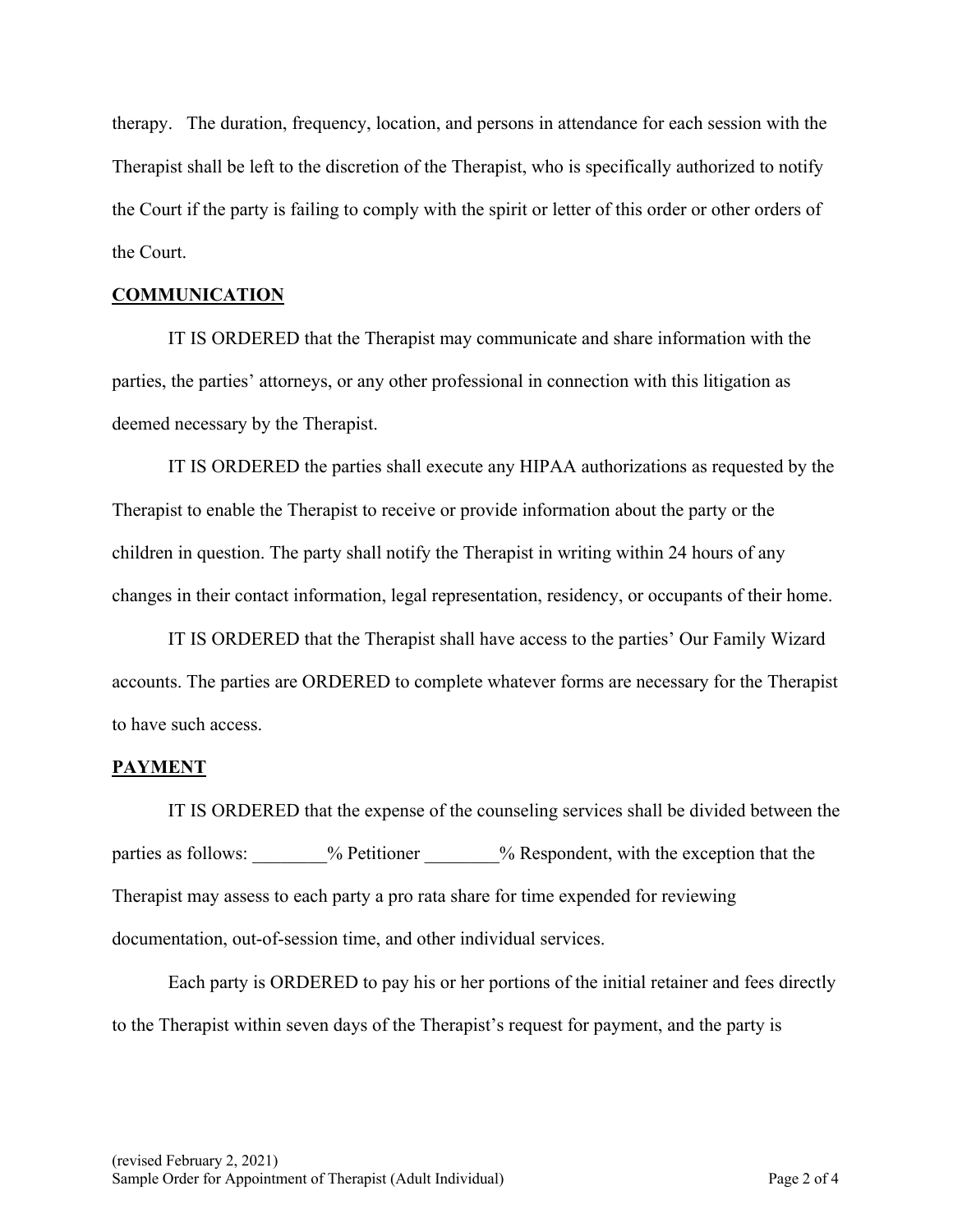ORDERED to pay any additional amounts due directly to the Therapist within seven days of the Therapist's request for payment.

#### **THERAPIST TESTIMONY**

IT IS ORDERED that the Therapist shall testify at any hearing in this case at the written request of any attorney of record sent via subpoena, which may be delivered to the Therapist via fax or e-mail. Unless payment for testimony is already addressed above, the requesting party shall be responsible for the Therapist's customary and usual fees for testifying and said fees shall be paid at least seven days prior to the hearing in the manner specified by the Therapist.

Therapy is not a substitute for a Child Custody Evaluation within the terms of Family Code Chapter 107; therefore, the Therapist shall not make recommendations as to the conservatorship of, possession (parenting schedule) of, or access to the child(ren). The Therapist may make recommendations to the parties regarding changes in conduct that may be helpful to the parties in implementing the Court's orders.

The Court finds that the immunity afforded to the Therapist through appointment by the Court is often insufficient to protect that Therapist from defending against a complaint filed with the Texas State Board of Examiners. The Court further finds that it is in the best interest of the children, the parties, and the public, that the Therapist should be allowed to follow the Court's Order without fear of reprisal for conducting services and making recommendations consistent with this order. Therefore, IT IS ORDERED that prior to a party, attorney, or person(s) acting on behalf of a party or attorney subpoenaing, issuing notice of intent to take the deposition of, or filing a complaint against the Therapist with any Texas State Board, a motion be set and heard by the Court. Failure to so do can result in sanctions, attorney fees, and/or contempt proceedings. IT IS SO ORDERED.